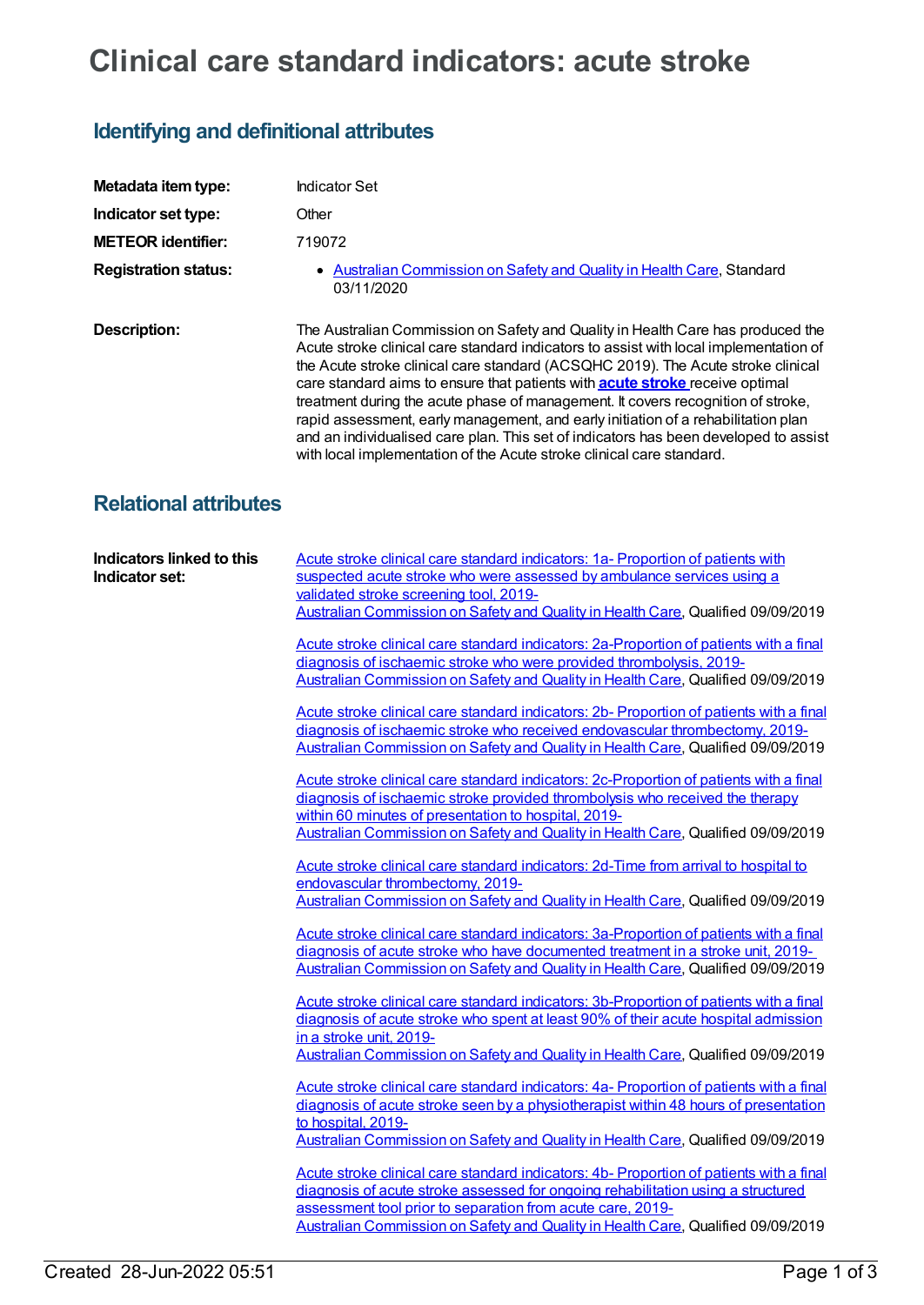Acute stroke clinical care standard indicators: 5a- Proportion of patients with a final diagnosis of acute stroke on blood pressure lowering [medication](https://meteor.aihw.gov.au/content/719060) on separation from hospital, 2019-

Australian [Commission](https://meteor.aihw.gov.au/RegistrationAuthority/18) on Safety and Quality in Health Care, Qualified 09/09/2019

Acute stroke clinical care standard indicators: 5b- Proportion of patients with a final diagnosis of ischaemic stroke on cholesterol lowering [medication](https://meteor.aihw.gov.au/content/719062) on separation from hospital, 2019

Australian [Commission](https://meteor.aihw.gov.au/RegistrationAuthority/18) on Safety and Quality in Health Care, Qualified 09/09/2019

Acute stroke clinical care standard indicators: 5c-Proportion of patients with a final diagnosis of ischaemic stroke and atrial fibrillation prescribed oral [anticoagulants](https://meteor.aihw.gov.au/content/719114) on separation from hospital, 2019-

Australian [Commission](https://meteor.aihw.gov.au/RegistrationAuthority/18) on Safety and Quality in Health Care, Qualified 09/09/2019

Acute stroke clinical care standard indicators: 5d- Proportion of patients with a final diagnosis of ischaemic stroke on [antithrombotic](https://meteor.aihw.gov.au/content/719116) medications on separation from hospital, 2019-

Australian [Commission](https://meteor.aihw.gov.au/RegistrationAuthority/18) on Safety and Quality in Health Care, Qualified 09/09/2019

Acute stroke clinical care standard indicators: 5e- Proportion of patients with a final diagnosis of acute stroke who have [documented](https://meteor.aihw.gov.au/content/719066) evidence of advice on risk factor modification prior to separation from hospital, 2019- Australian [Commission](https://meteor.aihw.gov.au/RegistrationAuthority/18) on Safety and Quality in Health Care, Qualified 09/09/2019

Acute stroke clinical care standard indicators: [6a-Proportion](https://meteor.aihw.gov.au/content/719068) of patients with a final diagnosis of acute stroke whose carer(s) received a formal needs assessment prior to separation from hospital, 2019-

Australian [Commission](https://meteor.aihw.gov.au/RegistrationAuthority/18) on Safety and Quality in Health Care, Qualified 09/09/2019

Acute stroke clinical care standard indicators: [6b-Proportion](https://meteor.aihw.gov.au/content/719070) of patients with a final diagnosis of acute stroke who require assistance with activities of daily living, and whose carer(s) received relevant training prior to separation from hospital, 2019-Australian [Commission](https://meteor.aihw.gov.au/RegistrationAuthority/18) on Safety and Quality in Health Care, Qualified 09/09/2019

Acute stroke clinical care standard indicators: [7a-Proportion](https://meteor.aihw.gov.au/content/719120) of patients with a final diagnosis of acute stroke provided with a documented care plan prior to separation from hospital, 2019-

Australian [Commission](https://meteor.aihw.gov.au/RegistrationAuthority/18) on Safety and Quality in Health Care, Qualified 09/09/2019

## **Collection and usage attributes**

**National reporting arrangement:** The Indicator specification: acute stroke clinical care standard has been developed to assist with local implementation of the Acute stroke care clinical care standard (ACSQHC 2019). The indicators can be used to monitor the implementation of the quality statements, and to identify and address areas that require improvement. Monitoring the implementation of the Acute stroke clinical care standard will assist in meeting some of the requirements of the National Safety and Quality Health Service Standards. 2nd ed. (ACSQHC 2017).